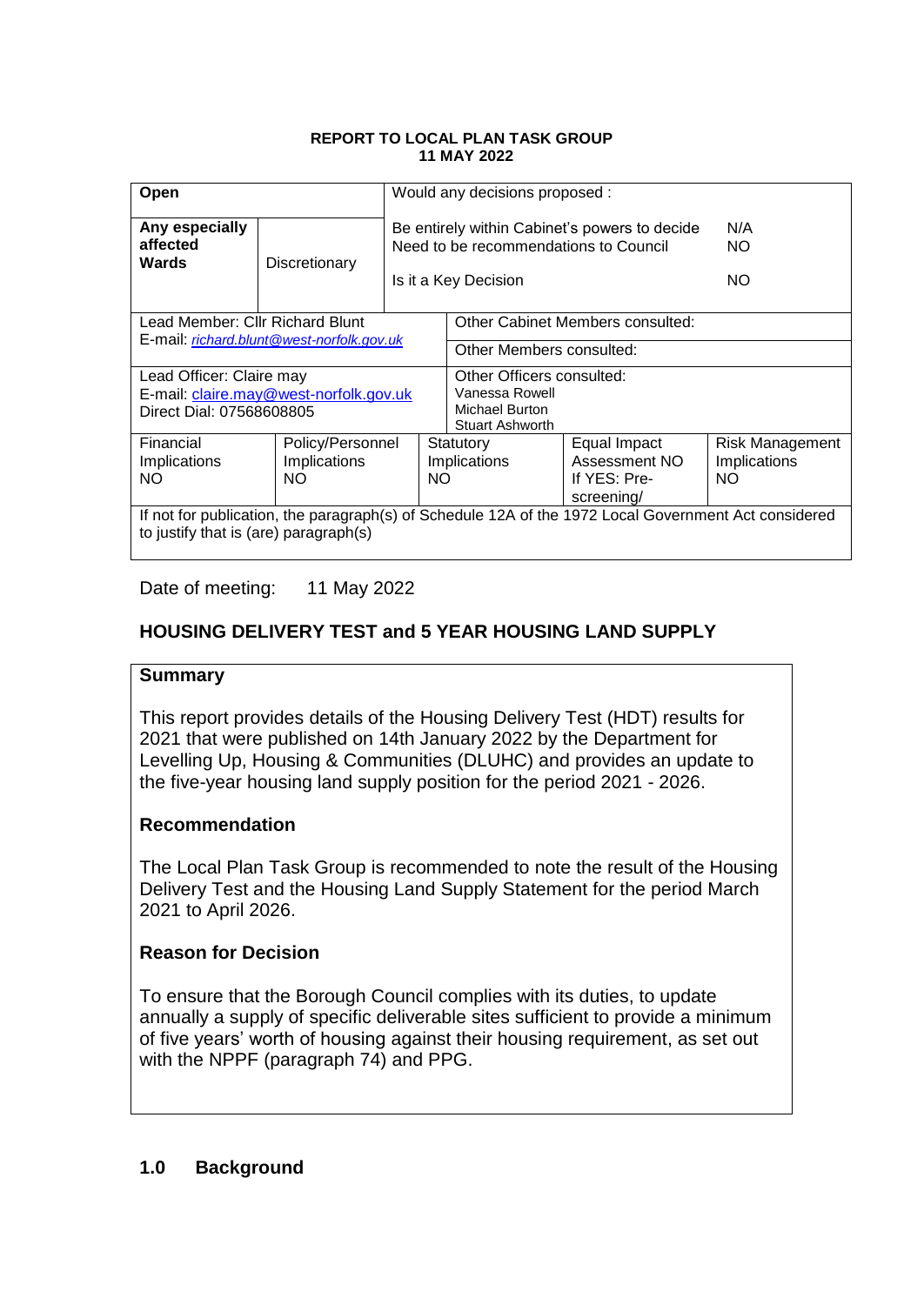## 1.1 **Housing Delivery Test**

- 1.2 The Housing Delivery Test (HDT) was introduced by the Government in 2018 as a monitoring tool to demonstrate whether Local Planning Authorities are building enough homes to meet their housing need. The HDT compares the number of new homes delivered over the previous three years with the authority's housing requirement.
- 1.3 The results for the HDT are used to determine the 'buffer' to apply in housing land supply position statements and whether the presumption in favour of sustainable development should apply.
- 1.4 Under the HDT, the National Planning Policy Framework (NPPF) sets out that:
	- Where housing delivery over the previous three years has been less than 95% of the housing requirement, LPAs should prepare an Action Plan setting out the causes of under delivery and the intended actions to increase delivery
	- Where delivery has been less than 85% of the housing requirement, a 20% buffer should be applied to the supply of deliverable sites for the purposes of housing delivery assessment
	- Where delivery has been less than 75% of the housing requirement, the NPPF's presumption in favour of sustainable development will apply.
- 1.5 The methodology for calculating the Housing Delivery Test is set out in the Housing Delivery Test Measurement Book<sup>1</sup>.
- 1.6 To reflect the disturbances to planning services during the national lockdown the Government reduced the 'homes required' within the 2019-20 year by a month and within the 2020-2021 year by four months.
- 1.7 The Housing Delivery Test (HDT) results for 2021 were published on Friday 14th January 2022 by the Department for Levelling Up, Housing and Communities (DLUHC). The table below sets out the results of the Housing Delivery Test and confirms that the Borough of Kings Lynn and West Norfolk achieved 96% and therefore no further action is required.

## **Table 1: Housing Delivery Test Results 2021**

| No. of Homes Required |         |         | No. Homes Delivered |         |         |         |       |               |
|-----------------------|---------|---------|---------------------|---------|---------|---------|-------|---------------|
| 2018-19               | 2019-20 | 2020-21 | Total               | 2018-19 | 2019-20 | 2020-21 | Total | <b>Result</b> |
| 556                   | 508     | 358     | 1422                | 432     | 591     | 340     | 1363  | 96%           |

 1 Available at [https://www.gov.uk/government/publications/housing-delivery-test](https://www.gov.uk/government/publications/housing-delivery-test-measurement-rule-book)[measurement-rule-book](https://www.gov.uk/government/publications/housing-delivery-test-measurement-rule-book)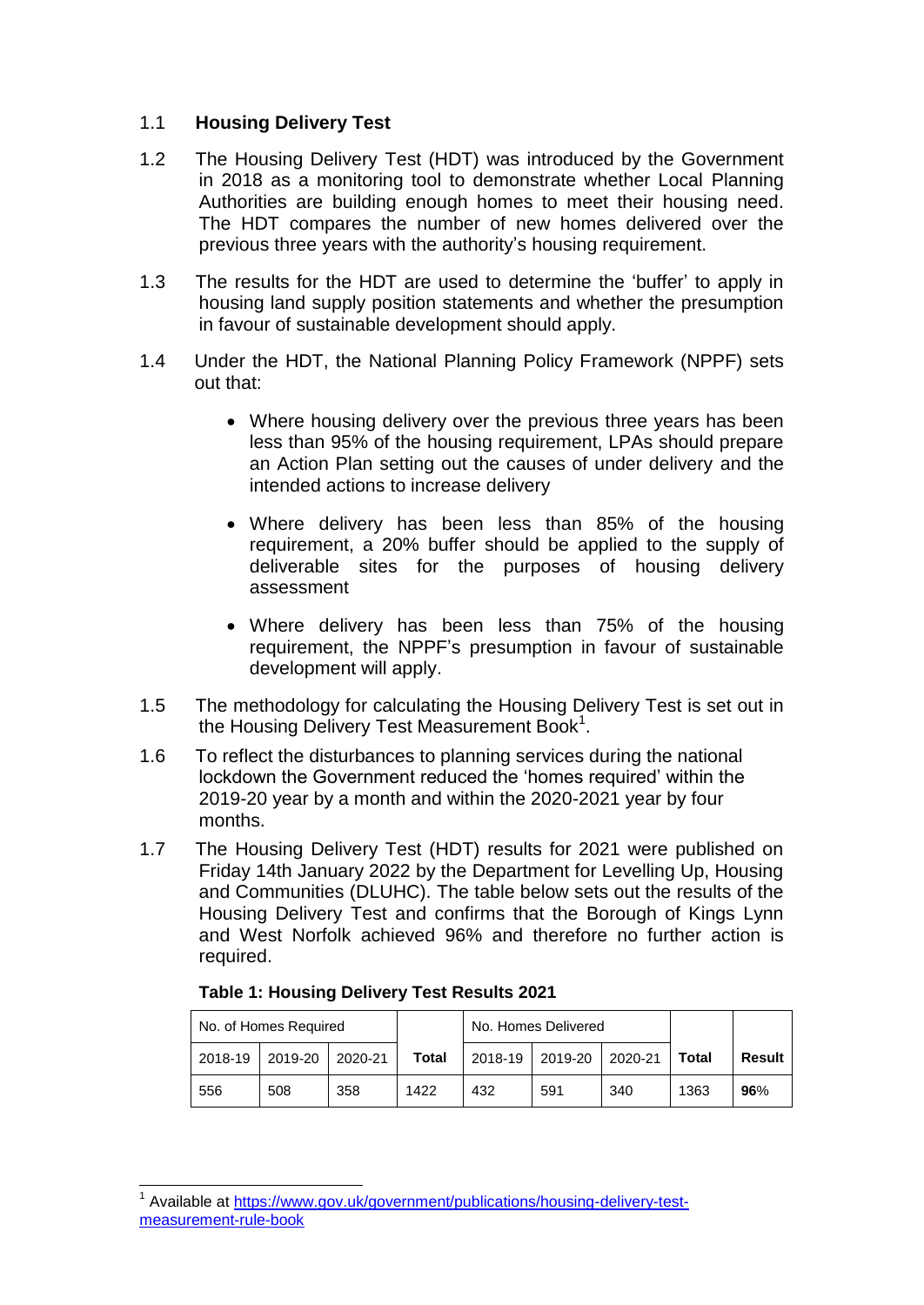## 1.8 **Local Housing Need and Housing Land Supply**

### Local Housing Need

- 1.9 National planning policy<sup>2</sup> requires local authorities to identify and update annually a supply of specific deliverable sites sufficient to provide a minimum of five years' worth of housing against their local housing need.
- 1.10 The local housing need (LHN) for the Council is calculated using the standard method and results in a LHN figure of 549 dwellings per annum.
- 1.11 In addition, national planning policy requires a 'buffer' on top of the LHN of either:
	- a) 5% to ensure choice and competition in the market for land; or

b) 10% where the local planning authority wishes to demonstrate a five-year supply of deliverable sites through an annual position statement or recently adopted plan, to account for any fluctuations in the market during that year; or

c) 20% where there has been significant under delivery of housing over the previous three years, to improve the prospect of achieving the planned supply.

1.12 The level of the 'buffer' is determined through the Housing Delivery Test results. The Housing Delivery Test 2021 results require the Council to add a 5% buffer which leads to a housing requirement of 576dpa or **2,882** dwellings over the five-year period against which the Housing Land Supply needs to be assessed.

#### Housing Land Supply

- 1.13 The Housing Land Supply Statement (Appendix 1) explains the Council's approach to calculating the five-year housing land supply and the Housing Trajectory (Appendix 2) provides an assessment of deliverable land within the Borough and the Council's five-year housing land supply position and consists of an assessment of the following:
	- All outstanding housing commitments and housing completions between 1<sup>st</sup> April 2020 and 31<sup>st</sup> March 2021
	- Sites granted planning permission for 1-4, 5-9 and for 10 or more dwellings
	- Housing allocations within the SADMP 2016
	- Accelerated Construction Programme Sites
	- Emerging Local Plan Review Sites, and
	- Windfall allowance

<sup>-</sup><sup>2</sup> Paragraph 74 of National Planning Policy Framework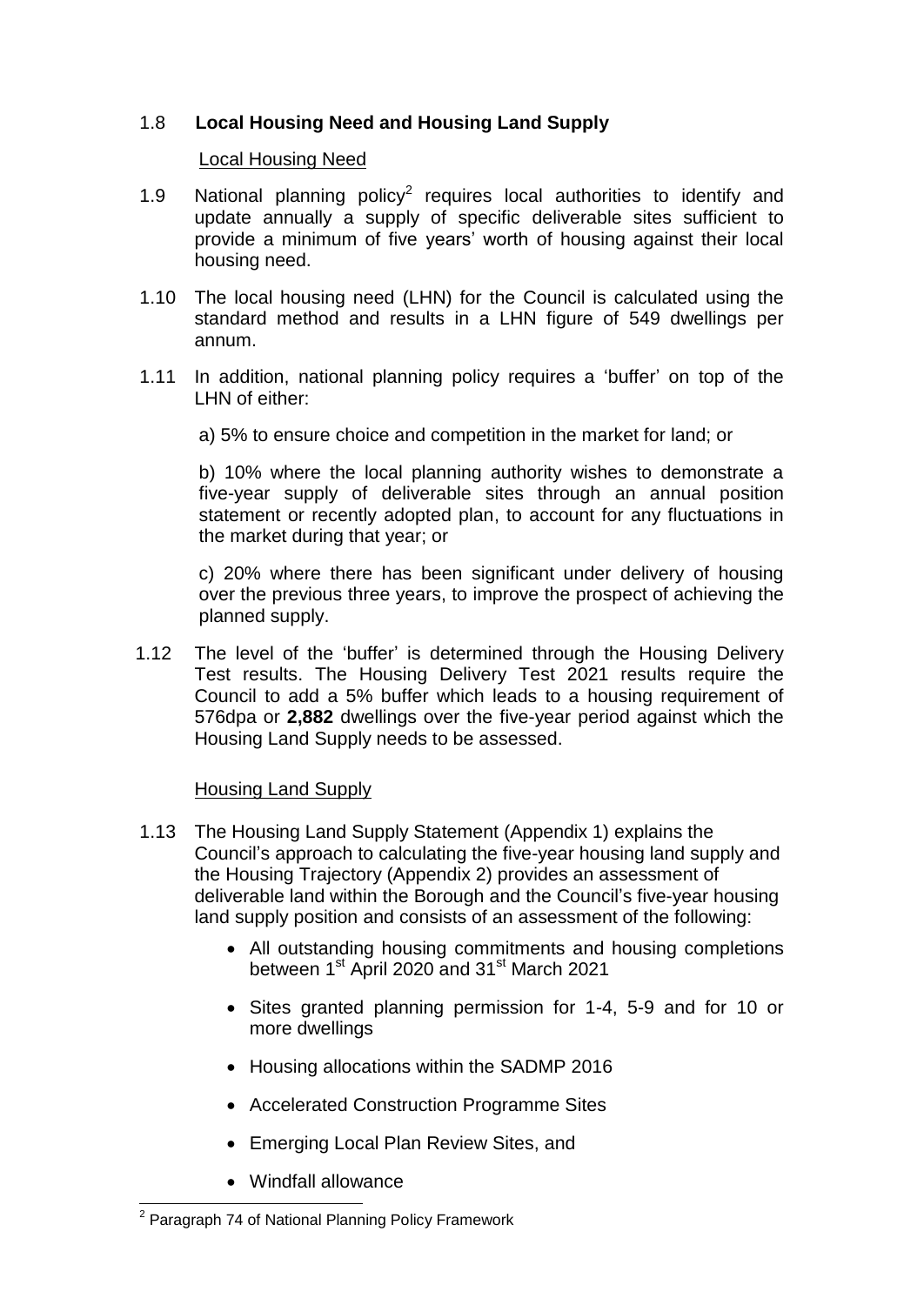1.14 The Housing Land Supply Statement and Housing Trajectory confirm that there is an identified supply of 3,595 dwellings for the 5-year period from 2020/21 to 2025/2026. Therefore, King's Lynn and West Norfolk Borough Council can show **6.24** years supply of deliverable housing against a LHN of 576dpa. A summary is provided in Table 1 below:

| Table 1                           |                  |                                           |  |  |  |
|-----------------------------------|------------------|-------------------------------------------|--|--|--|
| <b>Source</b>                     | <b>Dwellings</b> | <b>Notes</b>                              |  |  |  |
| Requirement for next 5 years      | 2,745            | Standard method = $549 \times 5 = 2,745$  |  |  |  |
| Plus 5% buffer                    | 137              | $5\%$ of 2,745 = 137                      |  |  |  |
| Total 5 year requirement          | 2,882            | $2,745 + 137 = 2,882$                     |  |  |  |
| <b>Annual Requirement</b>         | 576              | $2,882 \div 5$                            |  |  |  |
| Total deliverable dwellings       | 3,595            | Housing Land Supply Statement/ Trajectory |  |  |  |
| <b>Deliverable Housing Supply</b> | 6.24             | $3,595 \div 576 = 6.24$                   |  |  |  |
|                                   | vears            |                                           |  |  |  |

1.15 The Housing Land Supply Statement and Housing Trajectory (Appendix 1 &2) will be published on the Council's website.

## **2.0 Options Considered**

2.1 No other options are considered as the Council is required to take account of the Housing Delivery Test Results and to update annually a supply of specific deliverable sites sufficient to provide a minimum of five years' worth of housing against their housing requirement.

## **3.0 Policy Implications**

- 3.1 None
- **4.0 Financial Implications**
- 4.1 None.
- **5.0 Personnel Implications**
- 5.1 None.
- **6.0 Statutory Considerations**
- 6.1 None.
- **7.0 Equality Impact Assessment (EIA)**
- 7.1 An EIA is not necessary in this case, as the Housing Land Supply Statement is not a policy document.

## **8.0 Risk Management Implications**

8.1 None